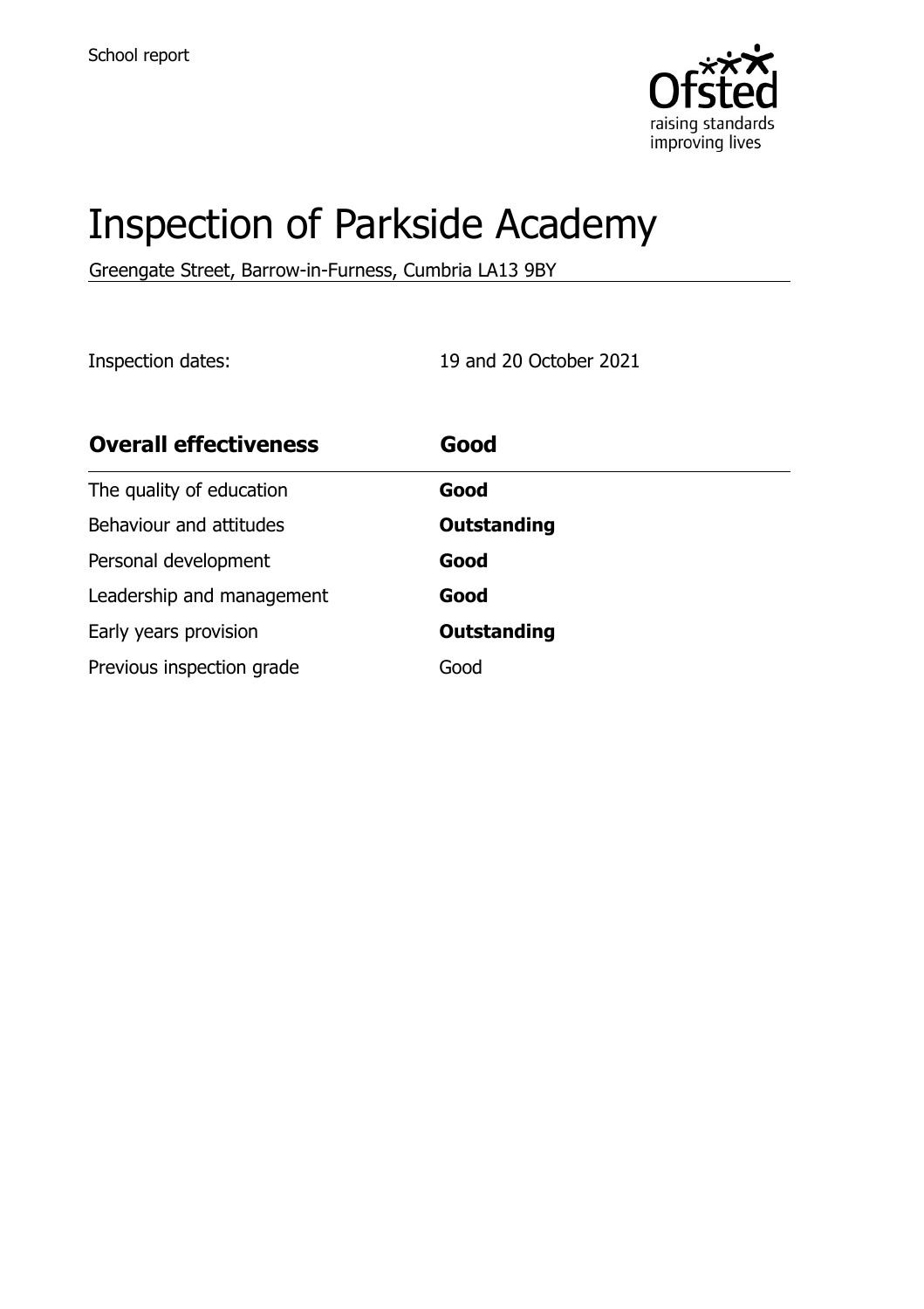

# **What is it like to attend this school?**

Pupils are very happy at Parkside Academy. They make the most of the friendly atmosphere. As they arrive for school each morning, staff are there to greet and welcome them. Trusting relationships with staff help pupils to feel safe and support the youngest children to quickly settle into life in school.

Leaders have high expectations for what pupils can achieve, and pupils try their best. Leaders ensure that pupils, including disadvantaged pupils and pupils with special educational needs and/or disabilities (SEND), have the support they need to access an ambitious curriculum and achieve well. Leaders identify the needs of children in the early years swiftly so that they have the support they need to access the curriculum.

Pupils' behaviour in lessons is exemplary and their conduct around school is impeccable. In lessons, they try hard and listen to staff and one another. They said that incidents of poor behaviour are extremely rare. When such incidents do happen, staff deal with them swiftly and appropriately.

Pupils benefit from a wide range of extra-curricular activities. These help pupils to develop their sporting and artistic prowess. Pupils really enjoy singing. Many older pupils enjoy learning to play the guitar.

#### **What does the school do well and what does it need to do better?**

Leaders and governors ensure that all pupils access a broad and suitably ambitious curriculum. This is especially true in the early years. The high-quality curriculum that children enjoy supports their exceptional achievement.

Over the last four years, the school has grown from the original infant school to become a primary school. Throughout this process, leaders have continued to plan and improve their curriculums. In many subjects, leaders have organised subject content carefully, so that pupils can build on what they know already. In most subjects, including mathematics, teachers use assessment strategies well to check that pupils have remembered the intended curriculum. However, in a small number of subjects, teachers' checks on pupils' learning are less effective. This hinders teachers in spotting gaps in pupils' knowledge and hampers pupils' progress.

Many children join the early years when they are two years old. They get off to the best possible start. Leaders in the early years have focused their efforts on the development of children's language and communication skills. Leaders have forged highly effective relationships with parents and carers. This enables leaders to support parents so that they can help their children with their learning at home. Through the early years curriculum, children quickly develop their curiosity. They engage in well-planned activities with high levels of concentration.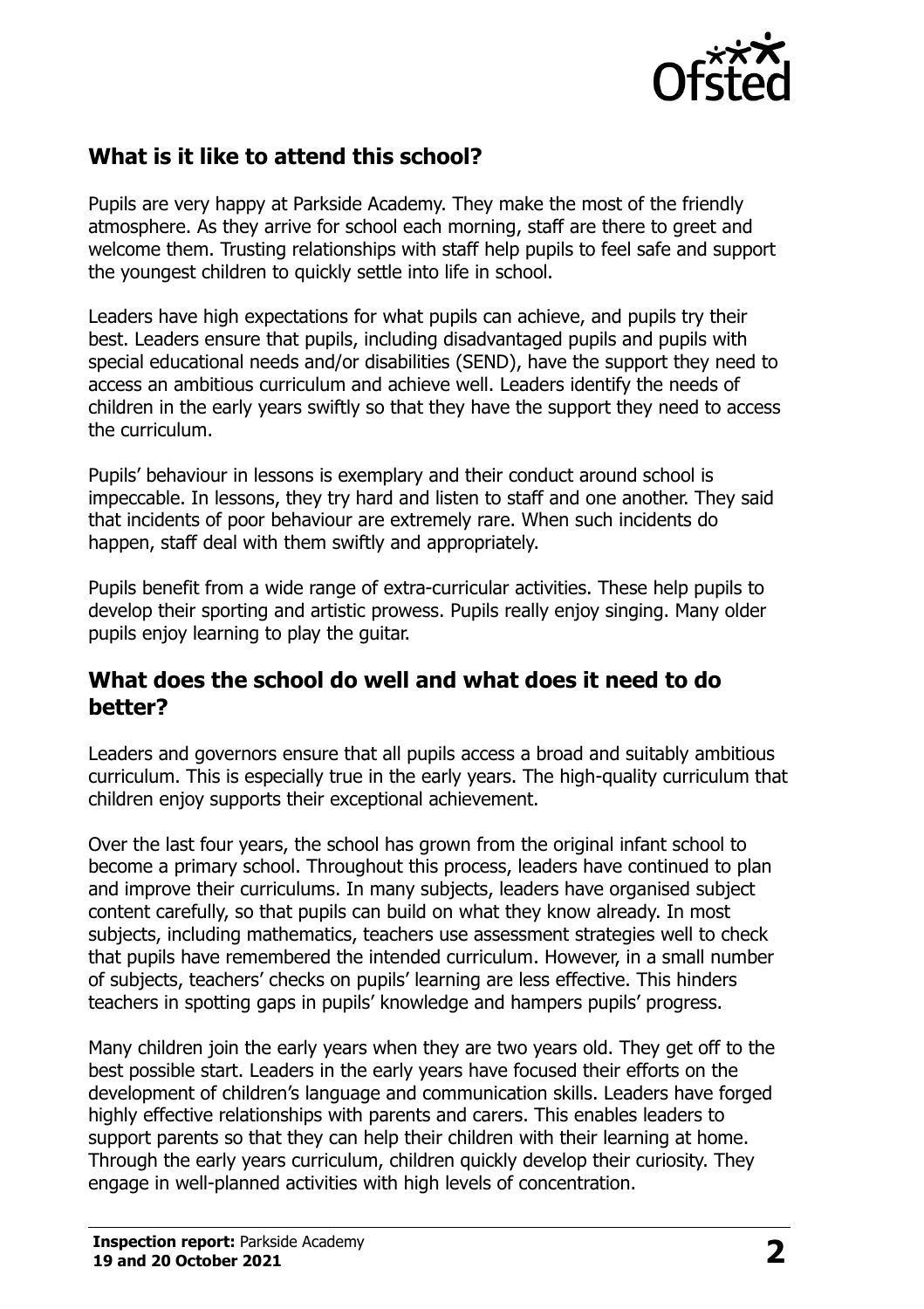

Leaders' high expectations for pupils' behaviour begin in the early years. The youngest children very quickly learn to adapt to routines and listen carefully to instructions from staff. For example, children check their own spelling of words with high levels of independence. In art lessons, they understand the need to adapt their artwork using different colours and techniques. Children typically leave the early years with the skills and knowledge necessary to achieve well in key stage 1.

Across the school, pupils benefit from calm classroom environments because teachers have clear and high expectations of pupils' behaviour. As a result, pupils behave exceptionally well. They show high levels of commitment to their learning.

Leaders have prioritised the early reading and phonics curriculum. Children in the early years are immersed in stories and speaking and listening activities. Skilfully trained staff teach pupils, including children in the early years, new sounds in a logical order. Staff ensure that those pupils who fall behind in gaining phonics knowledge are supported well to catch up. Staff ensure that the books pupils read are matched precisely to the sounds they have been learning in class. Almost all pupils can read confidently and fluently by the end of Year 2. Older pupils are knowledgeable about a wide range of genres and authors. They appreciate the joy that reading widely can offer and they are keen to talk about their favourite authors.

Pupils benefit from many opportunities that leaders have organised to complement the curriculum. Pupils develop their confidence and empathy for others by engaging in a range of charity events. For instance, pupils have recently been collecting food parcels for the local food bank. Pupils know that it is important to stay physically and mentally healthy. Leaders ensure that all pupils, especially disadvantaged pupils and those with SEND, engage in a wide range of extra-curricular activities. The school competes in a wide range of sporting events, including girls' football and gymnastics.

Staff believe that leaders care for them. Leaders make sure that newer members of staff can learn from their more experienced colleagues. Leaders provide all staff with opportunities to develop their professional skills and knowledge. Staff are very appreciative of the efforts that senior leaders have taken to reduce their workloads.

## **Safeguarding**

The arrangements for safeguarding are effective.

Leaders are vigilant in their safeguarding responsibilities. They ensure that all safeguarding concerns are followed up diligently. Leaders have ensured that all staff receive appropriate safeguarding training, including guidance on noticing and tackling peer-on-peer abuse.

Leaders know pupils and their families well. They have formed links with several external partners. As a result, leaders provide specific and timely support for vulnerable pupils and their families when needed.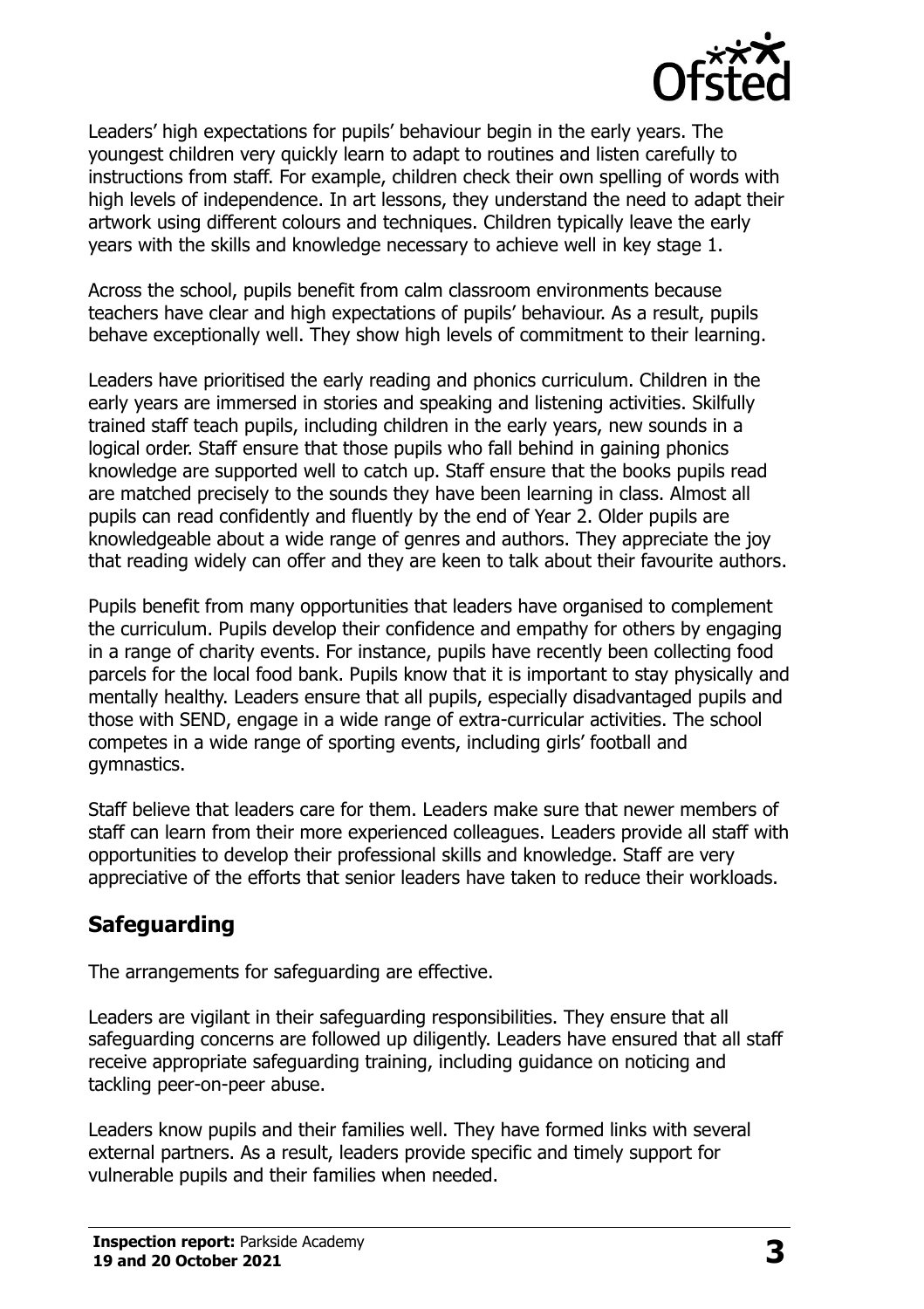

Pupils are taught how to keep themselves safe through the curriculum. For example, they are aware of the potential dangers associated with walking and cycling on busy roads.

# **What does the school need to do to improve?**

#### **(Information for the school and appropriate authority)**

In those subjects where curriculums have been introduced recently, teachers' checks on pupils' learning are less effective than in those subjects where curriculums are embedded well. This hinders teachers from spotting gaps in pupils' knowledge and prevents pupils from making links in their learning. Leaders should ensure that teachers are supported effectively to make checks on pupils' learning, considering changes to subject curriculums, so that pupils know and remember more.

## **How can I feed back my views?**

You can use [Ofsted Parent View](http://parentview.ofsted.gov.uk/) to give Ofsted your opinion on your child's school, or to find out what other parents and carers think. We use information from Ofsted Parent View when deciding which schools to inspect, when to inspect them and as part of their inspection.

The Department for Education has further *quidance* on how to complain about a school.

If you are the school and you are not happy with the inspection or the report, you can [complain to Ofsted.](http://www.gov.uk/complain-ofsted-report)

## **Further information**

You can search for [published performance information](http://www.compare-school-performance.service.gov.uk/) about the school.

In the report, '[disadvantaged pupils](http://www.gov.uk/guidance/pupil-premium-information-for-schools-and-alternative-provision-settings)' refers to those pupils who attract government pupil premium funding: pupils claiming free school meals at any point in the last six years and pupils in care or who left care through adoption or another formal route.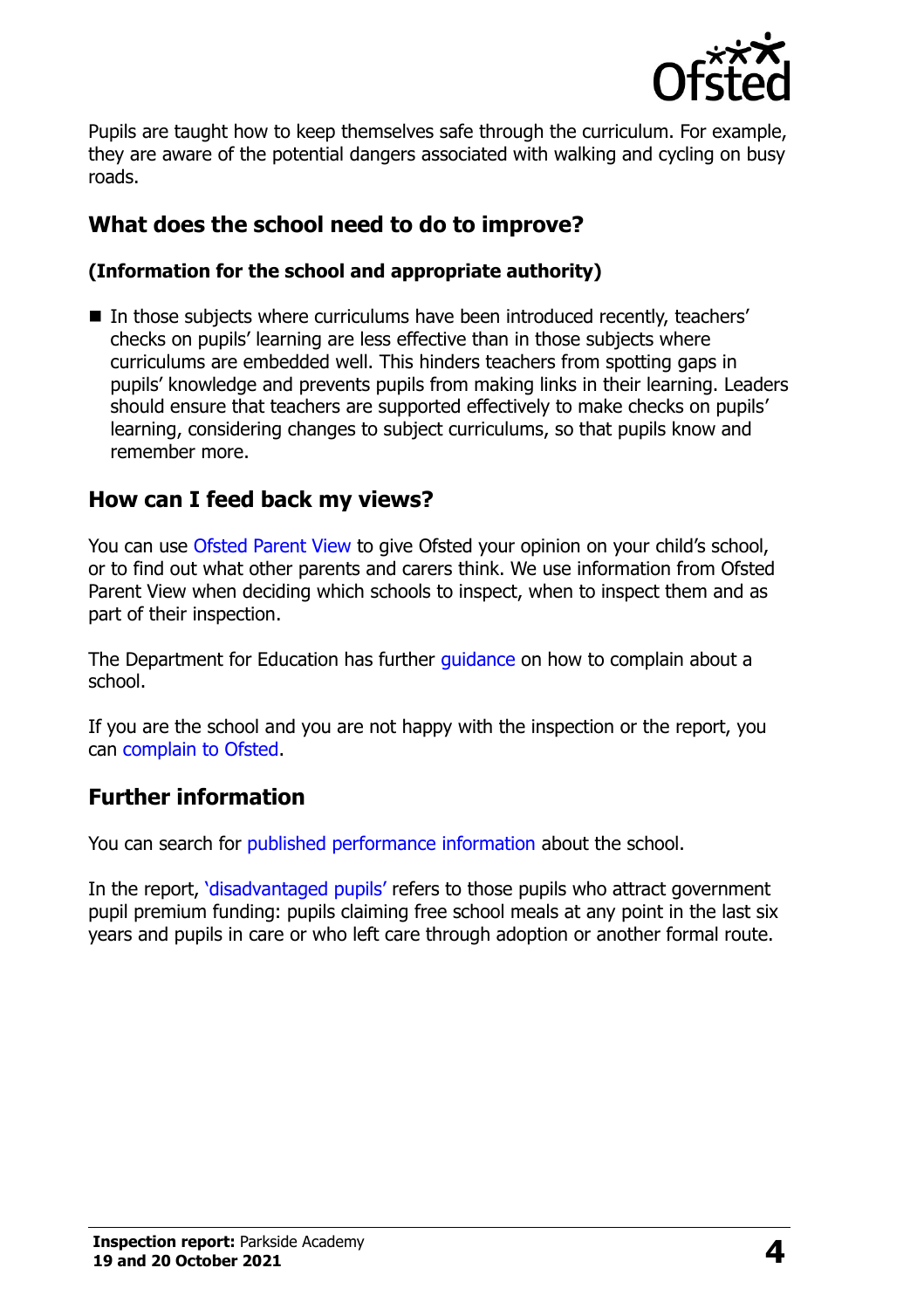

# **School details**

| Unique reference number             | 142249                                                            |  |
|-------------------------------------|-------------------------------------------------------------------|--|
| <b>Local authority</b>              | Cumbria                                                           |  |
| <b>Inspection number</b>            | 10200826                                                          |  |
| <b>Type of school</b>               | Primary                                                           |  |
| <b>School category</b>              | Academy converter                                                 |  |
| Age range of pupils                 | $2$ to $11$                                                       |  |
| <b>Gender of pupils</b>             | Mixed                                                             |  |
| Number of pupils on the school roll | 283                                                               |  |
| <b>Appropriate authority</b>        | Board of trustees                                                 |  |
| <b>Chair of governing body</b>      | Laura Kendall                                                     |  |
| <b>Headteacher</b>                  | Caroline Walker                                                   |  |
| <b>Website</b>                      | www.parkside-academy.co.uk                                        |  |
| Date of previous inspection         | 26 June 2018, under section 8 of the<br><b>Education Act 2005</b> |  |

#### **Information about this school**

- The school has provision for two-year-old children.
- $\blacksquare$  The school does not use alternative provision.

## **Information about this inspection**

The inspectors carried out this inspection under section 5 of the Education Act 2005.

This was the first routine inspection the school received since the COVID-19 pandemic began. Inspectors discussed the impact of the pandemic with school leaders and have taken that into account in their evaluation.

- During this inspection, inspectors met with the headteacher, members of the senior leadership team and other members of staff.
- Inspectors met with four members of the governing body, including the chair of governors. The lead inspector met with the chair of the board of trustees and the trust's chief executive officer.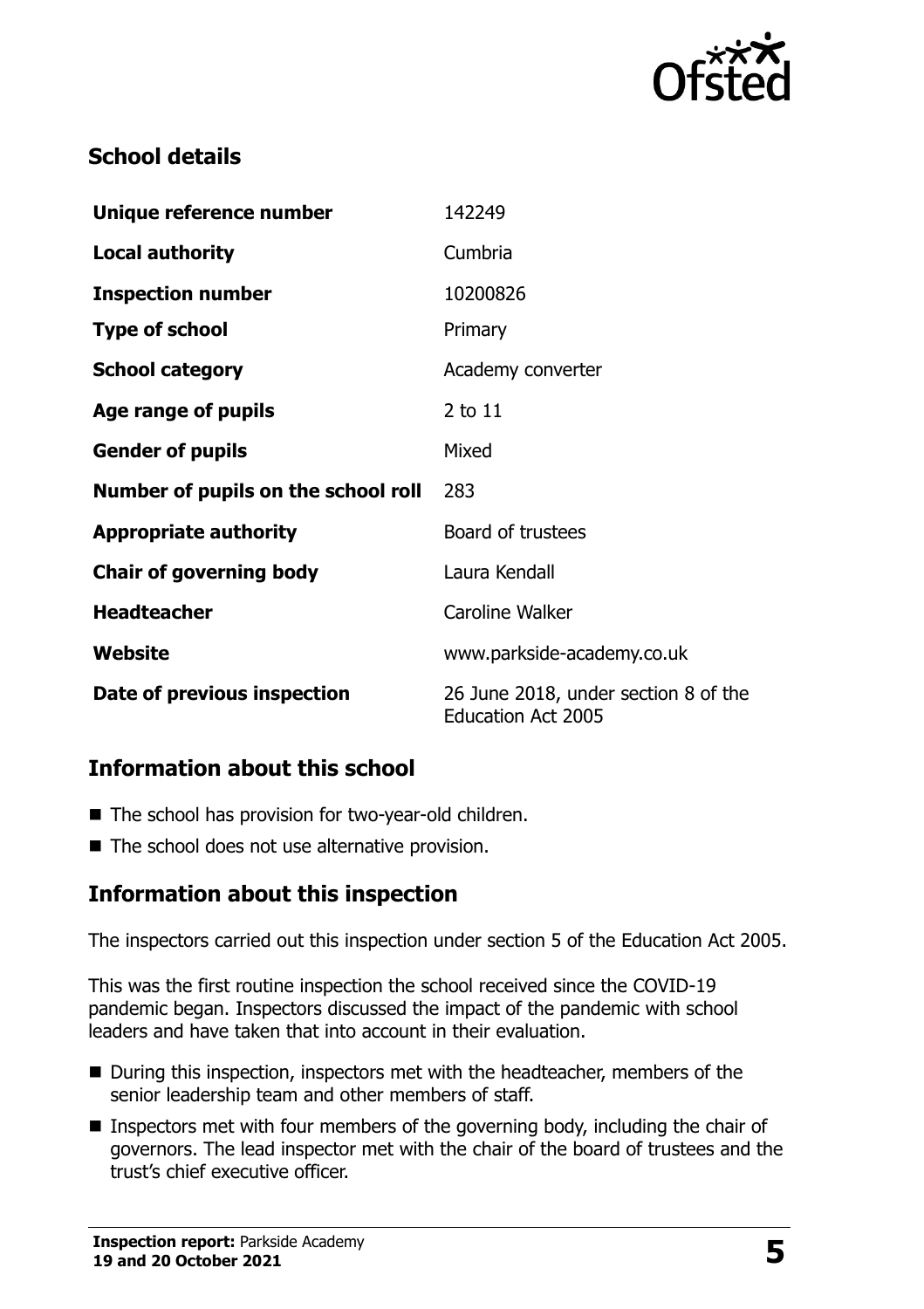

- Inspectors viewed a range of safeguarding documentation. They scrutinised training records and staff employment checks. Inspectors spoke with a wide range of staff to gauge their understanding of safeguarding procedures.
- Inspectors observed pupils' behaviour in lessons and at playtimes. They met with pupils and parents to gather their views about the school. Inspectors spoke with staff about their workload and well-being.
- Inspectors considered the responses to Ofsted's survey for staff. There were no responses to Ofsted's pupils' survey. Inspectors also considered the responses to the Ofsted online questionnaire, Parent view, including the free-text responses.
- Inspectors carried out deep dives in early reading, mathematics, history and art and design. Inspectors spoke with teachers and subject leaders, visited lessons, spoke with pupils about their learning and reviewed examples of pupils' work. The lead inspector observed children in the early years and pupils in key stage one read to trusted adults. In addition, inspectors considered curriculum planning across a range of other subject areas.

#### **Inspection team**

| John Donald, lead inspector | Her Majesty's Inspector |
|-----------------------------|-------------------------|
| <b>Chris Metcalfe</b>       | Ofsted Inspector        |
| Julie Brown                 | Ofsted Inspector        |